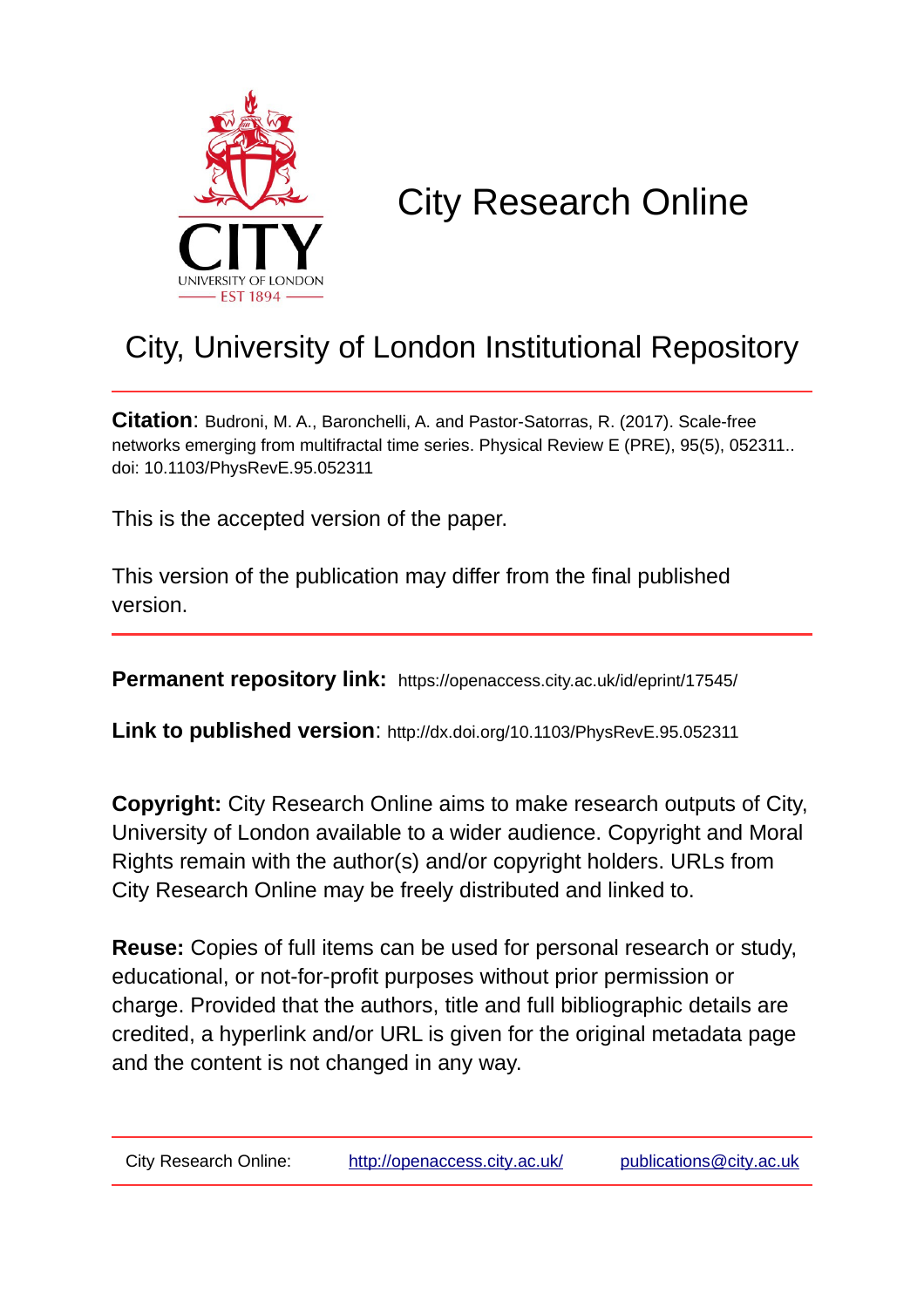# $arXiv:1612.070v1$  [cond-mat.stat-mech] 21 Dec 2016 arXiv:1612.07070v1 [cond-mat.stat-mech] 21 Dec 2016

### Scale-free networks emerging from multifractal time series

Marcello A. Budroni,<sup>1</sup> Andrea Baronchelli,<sup>2</sup> and Romualdo Pastor-Satorras<sup>3</sup>

 $1$ Nonlinear Physical Chemistry Unit, Faculté des Sciences,

Université libre de Bruxelles (ULB), CP 231 - Campus Plaine, 1050 Brussels, Belgium.

 $2$ Department of Mathematics - City, University of London - Northampton Square, London EC1V 0HB, UK

 $3$ Departament de Física, Universitat Politècnica de Catalunya, Campus Nord B4, 08034 Barcelona, Spain

(Dated: December 22, 2016)

Methods connecting dynamical systems and graph theory have attracted increasing interest in the past few years, with applications ranging from a detailed comparison of different kinds of dynamics to the characterisation of empirical data. Here we investigate the effects of the (multi)fractal properties of a time signal, common in sequences arising from chaotic or strange attractors, on the topology of a suitably projected network. Relying on the box counting formalism, we map boxes into the nodes of a network and establish analytic expressions connecting the natural measure of a box with its degree in the graph representation. We single out the conditions yielding to the emergence of a scale-free topology, and validate our findings with extensive numerical simulations.

PACS numbers: 89.75.Hc, 05.45.Tp, 02.50.Ey, 05.45.Ac

### I. INTRODUCTION

Network science [\[1\]](#page-7-0) has emerged in the last decades as a transverse interpretative framework for understanding the structure and function of a wide range of complex systems, as well as the dynamic phenomena that takes place on them, ranging from financial crises and traffic congestion to epidemic and social influence spreading [\[2–](#page-7-1) [4\]](#page-7-2).

In the realm of dynamical systems [\[5\]](#page-7-3), network techniques have been applied to the analysis of nonlinear time series, with a particular focus on characterizing chaotic dynamics [\[6\]](#page-7-4). The main idea of this methodology is to project the information of a time series into the topology of a network. The key element of this approach resides in the identification of nodes and links in the network from the time series information. Several alternatives have been proposed in this context [\[7\]](#page-7-5). Thus, Zhang and Small [\[8\]](#page-7-6) consider cycles of a pseudo-periodic time series as the nodes of a network, which are connected by links depending on the similarity between cycles. Lacasa at al. [\[9,](#page-7-7) [10\]](#page-7-8), on the other hand, build on the concept of visibility graphs, where nodes correspond to series data points and two nodes are connected if a straight line can be established between them without intersection with any intermediate data height.

Another general approach is based on encoding topological information from the reconstructed phase space of a time series into a proximity network. In these networks, nodes represent segments of time series or vectors in the related reconstructed phase space, and links depend on a specific criterion determining adjacency in phase space. Cycle networks [\[11\]](#page-7-9), correlation networks [\[12,](#page-7-10) [13\]](#page-7-11), and recurrence networks [\[14](#page-7-12)[–17\]](#page-7-13) are typical examples of proximity networks. Finally, the related class of transition networks [\[18](#page-7-14)[–21\]](#page-8-0) encompasses different models for mapping time series into networks, in which the values on the time signal are mapped into a finite number of states (regions in the phase space of the series), representing the nodes, which are connected if the signal transits from one state to another. This transformation procedure preserves the temporal information of the dynamics in the network, is stable to noise affecting real time series and can account for the fundamental structure of the related attractors [\[21\]](#page-8-0).

Using this kind of network projections, several aspects of dynamical systems have been cast in terms of topological network properties. Here we will focus in particular on the effects that the fractal and multifractal properties of a time signal have on the topology of representative classes of projected network. Many time signal, particularly those arising from a chaotic or strange attractor [\[6\]](#page-7-4), have a fractal structure, characterized by a statistically self-similar pattern in phase space. Moreover, they can also show multifractal properties, described by a strongly heterogeneous probability of visiting different neighborhoods in the phase space [\[22–](#page-8-1)[24\]](#page-8-2). Using as a simple example a transition network representation [\[19,](#page-8-3) [25\]](#page-8-4), framed within a box counting formalism [\[23\]](#page-8-5) in which each box corresponds to a vertex, we find analytic expressions tying the visitation probability of a box with its associated degree. From these relations we obtain the conditions under which a projected network grows with a scale-free topology [\[26\]](#page-8-6), characterized by a degree distribution of the form  $P(k) \sim k^{-\gamma}$ . Our results highlight the correspondence between an attractor's structure and the topology of the associated projected network, and relate the possible origin of a heterogeneous scale-free topology with the heterogeneous and hierarchical visitation probability characterizing multifractal attractors.

The present paper is organized as follows: In Sec. [II](#page-2-0) we briefly summarize the multifractal formalism for chaotic time series and attractors. In Sec. [III](#page-2-1) we present a transition network mapping for general time series, based on the box-counting algorithm [\[19\]](#page-8-3). In Sec. [IV](#page-3-0) we relate the topological properties of the associated networks with the multifractal properties of the original time series. This relation is directly mediated by the natural measure of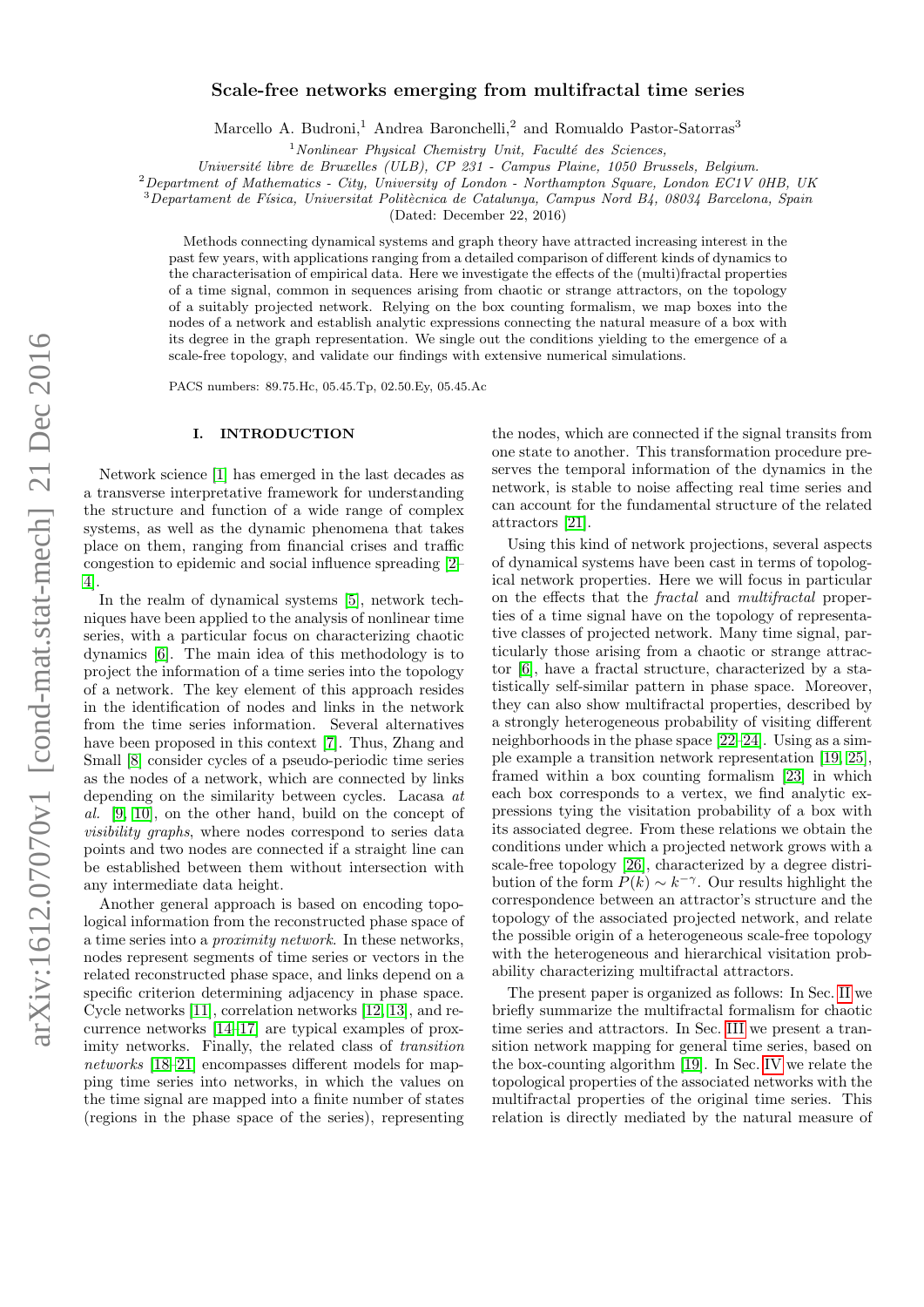the series, defined as the probability that the time sequence visits a given box in a partition of the substrate of the series. Numerical checks of our theoretical predictions are detailed in Sec. [V.](#page-4-0) Finally, we present our conclusions in Sec. [VI.](#page-6-0)

### <span id="page-2-0"></span>II. MULTIFRACTAL TIME SIGNALS

For time signals arising from strange (chaotic) attractors, it is common that different regions of the phase space are differently visited, and chaotic orbits spend most of their time in a small region of the support underneath the chaotic attractor itself. This heterogeneity is at the basis of the so-called multifractal structure of the strange attractor, which can be mathematically captured by the formalism presented below [\[22,](#page-8-1) [24\]](#page-8-2).

Let us consider a real time signal, or a d-dimensional chaotic attractor, given by the normalized sequence of points  $\mathcal{G} = \{\vec{x}_t : \vec{x}_t \in [0,1]^d, t = 1,2,\ldots n\}$ , where the in- $\frac{d}{dx}$  represents either time or the order in the sequence of points that generate the attractor (e.g. the index of the iteration in an iterated map), while  $n \gg 1$  is the number of points in the signal. We consider a partition of the set  $[0,1]^d$  in M boxes of length  $\varepsilon = M^{-1/d}$ . Box are labeled by the indexes i, with  $1 \leq i \leq M$ . Let us associate to each point  $\vec{x}_t = \{x_t^{(1)}, x_t^{(2)}, \dots, x_t^{(d)}\}$  in the sequence an integer index

$$
i_t = 1 + \sum_{r=1}^{d} \left[ x_t^{(r)} L \right] L^{r-1}
$$
 (1)

in the range  $1 \leq i_t \leq M$ , where  $L = M^{1/d}$ , and  $|z|$  is the floor function. In this sense, the signal or attractor can be interpreted as visiting the  $i_t$ -th box in the partition at time  $t$ . In heterogeneous fractals, not all the boxes will be equally visited. In general, during the  $n$  steps of the signal, the  $i$ -th box will be visited a number of times  $n_i$ , and the total number of boxes visited at least once will be  $N(\varepsilon)$ . This quantity coincides with the number of boxes of length  $\varepsilon$  needed to cover the fractal set, and thus we can define the box or capacity dimension of the attractor [\[23\]](#page-8-5),  $D_0$ , by the relation

$$
N(\varepsilon) \sim \varepsilon^{-D_0}.\tag{2}
$$

Let us define the probability  $p_i(\varepsilon) = \lim_{n \to \infty} n_i/n$ , termed the natural measure, as the probability that the chaotic map visits the *i*-th box of the  $N(\varepsilon)$  available during an infinitely long orbit. For an homogeneous structure in d dimensions,  $p_i(\varepsilon) \sim \varepsilon^d$ , while in the case of a uniform fractal of dimension  $D_0 \leq d$ ,  $p_i(\varepsilon) \sim \varepsilon^{D_0}$ . In more complex situations, however, the attractor exhibits a non-uniform fractal distribution, and we assume a general form for the natural measure  $p_i(\varepsilon) \sim \varepsilon^{\alpha_i}$ , where the exponent  $\alpha_i$ , taking values in the interval  $[\alpha_{\min}, \alpha_{\max}]$ , measures the strength of the local singularity of the measure at box  $i$ . In general, there will be many boxes with

the same value of  $\alpha$ , such that their number scales as  $N_{\alpha}(\varepsilon) \sim \varepsilon^{-f(\alpha)}$ . The function  $f(\alpha)$ , called the multifractal spectrum of the measure, defines the fractal dimension of the set of boxes with the given value  $\alpha$ , and is in general a convex function with a single maximum. An equivalent, and numerically simpler, description can be obtained from the generalized dimensions  $D_{a}$ , defined as [\[22\]](#page-8-1)

<span id="page-2-2"></span>
$$
D_q = \frac{1}{q-1} \lim_{\varepsilon \to 0} \frac{\log \sum_i p_i(\varepsilon)^q}{\log \varepsilon},\tag{3}
$$

which, for  $q \geq 0$ , fulfill  $D_0 \leq D_q \leq D_\infty \equiv \alpha_{\min}$ . For a uniform measure  $D_q = \text{const.} = D_0$ . For multifractal measures,  $D_q$  is a decreasing function of q which is related with the multifractal spectrum  $(\alpha, f(\alpha))$  by means of a Legendre transformation [\[22\]](#page-8-1), defining a parametric exponent  $\alpha(q)$  that fulfills the equations

$$
\alpha(q) = \frac{d}{dq}(q-1)D_q \tag{4}
$$

$$
f(\alpha(q)) = q\alpha(q) + (1-q)D_q \tag{5}
$$

Numerically, the generalized dimensions can be esti-mated from Eq. [\(3\)](#page-2-2), by noticing that, for finite  $\varepsilon$ ,

<span id="page-2-3"></span>
$$
\sum_{i} p_i(\varepsilon) \sim \varepsilon^{(q-1)D_q},\tag{6}
$$

 $\sum_i p_i(\varepsilon)$  for decreasing values of  $\varepsilon$  (increasing M) in a allowing  $D_q$  to be determined from a linear regression of log-log plot.

### <span id="page-2-1"></span>III. NEWORK MAPPING

In order to construct a transition network representation, we follow the approach in Refs. [\[19,](#page-8-3) [25\]](#page-8-4), and associate a (virtual) vertex to each box  $1 \leq i \leq M$  in the partition of the chaotic attractor in phase space. Actual vertices in the network are given by the set of boxes that have been visited at least once by the signal, with a size  $N(\varepsilon)$ . Edges in the network are established by associating an undirected connection between vertices  $i$  and  $i'$ whenever the signal jumps between boxes  $i$  and  $i'$  in two consecutive time steps, i.e.  $i \equiv i_t$  and  $i' \equiv i_{t+1}$ .

The resulting projected networks, which are characterized by the coarse-grained scale  $\varepsilon$ , are connected by construction, and preserve temporal information of the generator of the signal. A completely random, stochastic signal will lead to a fully connected network; on the other hand, for a limit cycle or periodic attractor, the projected network will be ring, with a number of nodes equal to the period of the cycle. The former case corresponds to  $D_0 = d$ , and the latter to  $D_0 = 1$ .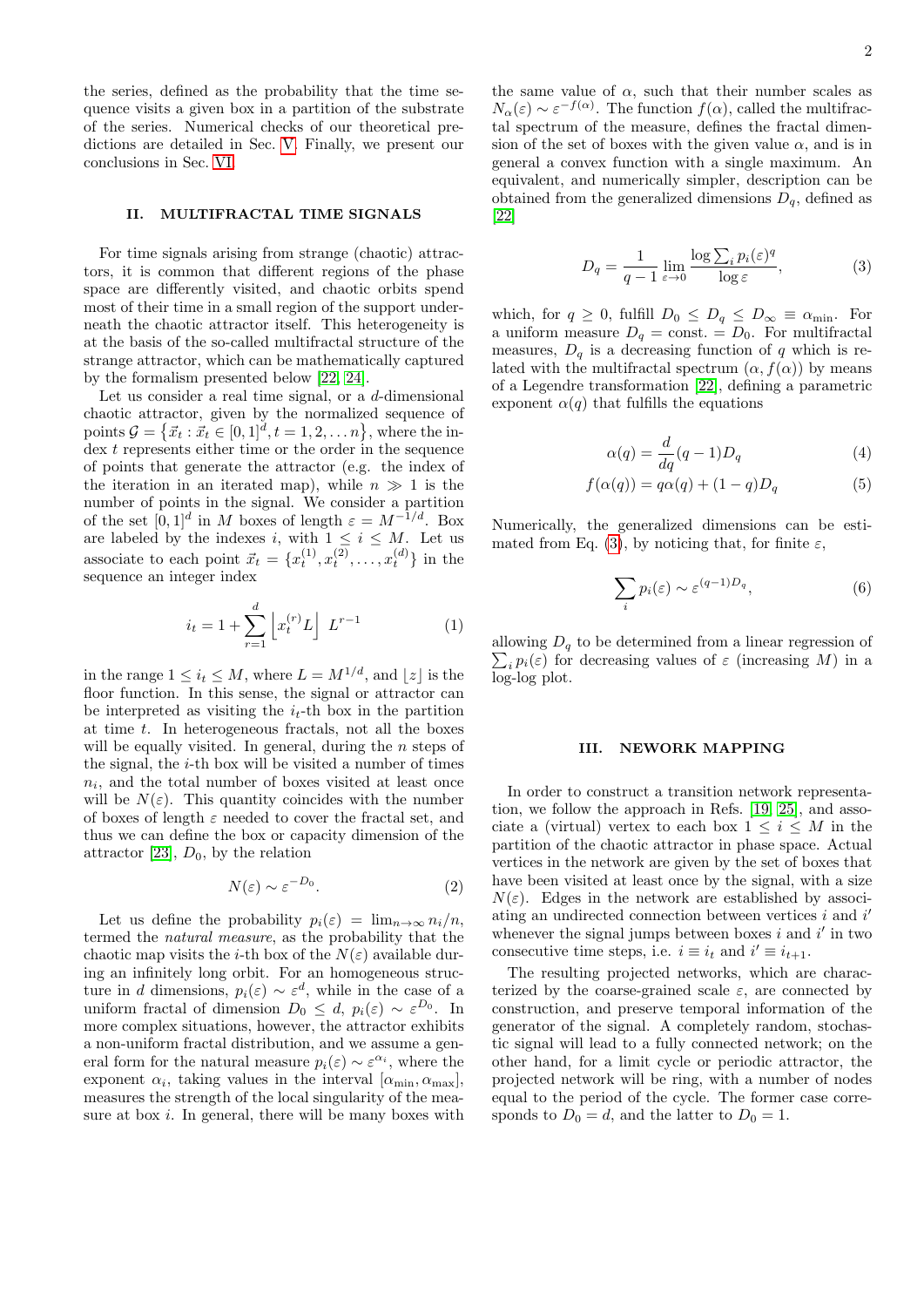### <span id="page-3-0"></span>IV. RELATING TOPOLOGY WITH MULTIFRACTALITY

In the case of a multifractal time series, the topology of the associated transition network described above can be related to the generalized dimensions  $D_q$ . We will consider in particular the degree distribution  $P_{\varepsilon}(k)$  of a projected network with a coarse-graining level  $\varepsilon$ , defined as the probability that a randomly chosen node has degree  $k$ , i.e., it is connected to  $k$  other nodes. To make explicit this relation, we observe that every node (box) i, will be characterized by a number of visits  $n_i$  and a degree  $k_i$ . In the limit  $n \to \infty$ , we assume that the relative number of visits, i.e. the natural measure  $p_i(\varepsilon)$ , and the degree of a node are stable quantities. The corresponding degree distribution will thus depend only on the phase space discretization  $\varepsilon$ . On average, the two quantities  $p_i(\varepsilon)$  and  $k_i$  will be related, since obviously the more times a box is visited, the larger is expected to be the degree of the associated node. We can thus assume a functional relation between these two averaged quantities, valid for sufficiently large  $k_i$  and  $p_i$ , of the form

<span id="page-3-1"></span>
$$
p_i(\varepsilon) \simeq G_{\varepsilon}(k_i),\tag{7}
$$

where  $G_{\varepsilon}(z)$  is an increasing function of z. The function  $G_{\varepsilon}(k_i)$  depends in general on  $\varepsilon$ . Indeed, from the normalization of the natural measure, Eq. [\(7\)](#page-3-1) implies that

<span id="page-3-2"></span>
$$
\sum_i G_{\varepsilon}(k_i) \equiv N(\varepsilon) \sum_k P_{\varepsilon}(k) G_{\varepsilon}(k) = N(\varepsilon) \langle G_{\varepsilon}(k) \rangle = 1,
$$

where we have defined  $\langle F(k) \rangle = \sum_{k} P_{\varepsilon}(k)F(k)$ . From here, we have

$$
\langle G_{\varepsilon}(k) \rangle = N(\varepsilon)^{-1} \sim \varepsilon^{D_0}.
$$
 (8)

We make the assumption, to be validated numerically later on, that the  $\varepsilon$  dependence of the function  $G_{\varepsilon}(k)$ resides exclusively in a multiplicative prefactor, i.e.  $G_{\varepsilon}(k) = a(\varepsilon)g(k)$ . From Eq. [\(8\)](#page-3-2), we have that  $\langle G_{\varepsilon}(k) \rangle =$  $a(\varepsilon)\langle g(k)\rangle \sim \varepsilon^{D_0}$ . We make the additional assumption that the average of  $q(k)$ ,  $\langle q(k) \rangle$ , is a constant, independent of  $\varepsilon$ . From here, we obtain the relation

<span id="page-3-3"></span>
$$
p_i(\varepsilon) \simeq \varepsilon^{D_0} g(k_i). \tag{9}
$$

This relation implies that we can express the multifractal properties of the attractor in terms of topological properties of the network. In fact, from Eq. [\(9\)](#page-3-3), we have

<span id="page-3-4"></span>
$$
\sum_{i} p_i(\varepsilon)^q \simeq \sum_{i} \left[ \varepsilon^{D_0} g(k) \right]^q \simeq \varepsilon^{qD_0} N(\varepsilon) \sum_{k} P_{\varepsilon}(k) g(k)^q
$$

$$
\simeq \varepsilon^{(q-1)D_0} \langle g(k)^q \rangle, \tag{10}
$$

where we have used  $N(\varepsilon) \sim \varepsilon^{-D_0}$ . From Eq. [\(6\)](#page-2-3) we have also  $\sum_i p_i(\varepsilon)^q \sim \varepsilon^{(q-1)D_q}$ . Combining this with Eq. [\(10\)](#page-3-4), we obtain the relation linking network and multifractal properties, namely

<span id="page-3-7"></span>
$$
\langle g(k)^q \rangle \sim \varepsilon^{-(q-1)(D_0 - D_q)}.\tag{11}
$$

For a homogeneous fractal set,  $D_q = D_0 \ \forall q$ , and  $\langle g(k)^q \rangle$  = const. On the other hand, for a multifractal strange attractor, since  $D_q < D_0$  for  $q > 0$ , we have that the moments  $\langle g(k)^q \rangle$ , with  $q > 1$ , diverge as the number of boxes in the partition increases, i.e. as the network size grows. This observation allows to extract conclusions on the functional form of the degree distribution, which will depend on the particular growth law  $q(k)$ . We will consider analytically tractable forms in the following Section. To avoid complications in the development, we will further assume in our analysis that the degree distribution of the projected network is stable, meaning that the effect of  $\varepsilon$  consists essentially in imposing an upper degree cut-off  $k_c$  to a functional form  $P(k)$  independent of ε.

### A. Exponential growth

Let us consider first the case of an exponential (faster than algebraic) growth of the number of visits in a box with the associated node degree, i.e.

$$
g(k) \sim e^{\beta k},\tag{12}
$$

where  $\beta > 0$ . The fact that  $\langle e^{\beta k} \rangle$  is constant and  $\langle e^{\beta q k} \rangle$ diverges for  $q > 1$  is compatible with a degree distribution that shows, at large values of  $k$ , the asymptotic behavior  $P(k) \sim e^{-\alpha k}$ , with  $\alpha > \beta$ , that is, an exponentially bounded degree distribution. Assuming a stable degree distribution, for a non-zero  $\varepsilon$  the divergence of the exponential moments  $\langle e^{\beta qk} \rangle$  will be reflected in a dependence on the network size  $N(\varepsilon)$ , modulated by the largest degree in the network, or degree cut-off  $k_c(\varepsilon)$  [\[27\]](#page-8-7). To estimate this value, we observe that, from Eq. [\(9\)](#page-3-3),  $k_i \sim \ln \left[ p_i(\varepsilon)/\varepsilon^{D_0} \right]^{1/\beta} \sim \ln \left[ \varepsilon^{-(D_0 - \alpha_i)/\beta} \right]$ . The largest value of  $k_i$  will correspond to the minimum of  $\alpha_i$ ,  $\alpha_{\min} = D_{\infty}$ . Therefore, we have

<span id="page-3-5"></span>
$$
k_c(\varepsilon) \sim \ln \left[ \varepsilon^{-(D_0 - D_{\infty})/\beta} \right]. \tag{13}
$$

This expression allows to relate the network parameters  $\alpha$  and  $\beta$  with the multifractal exponents  $D_0$  and  $D_{\infty}$  by noticing that, in a network of finite size  $N(\varepsilon)$ , the maximum degree is given by the condition  $\sum_{k=k_c(\varepsilon)}^{\infty} P(k) =$  $1/N(\varepsilon)$  [\[27\]](#page-8-7). With an exponential degree distribution  $P(k) = \alpha e^{-\alpha k}$  we thus have, in the continuous degree approximation,  $\int_{k_c(\varepsilon)}^{\infty} \alpha e^{-\alpha k} dk = e^{-\alpha k_c(\varepsilon)} = 1/N(\varepsilon),$ from where we obtain

<span id="page-3-6"></span>
$$
k_c(\varepsilon) \sim \ln \left[ N(\varepsilon)^{1/\alpha} \right] \sim \ln \left[ \varepsilon^{-D_0/\alpha} \right]. \tag{14}
$$

Combining Eqs. [\(13\)](#page-3-5) and [\(14\)](#page-3-6), we obtain the relation

<span id="page-3-8"></span>
$$
\frac{\alpha}{\beta} = \frac{D_0}{D_0 - D_\infty}.\tag{15}
$$

The properties of the network can also be used to extract information on the full set of generalized dimension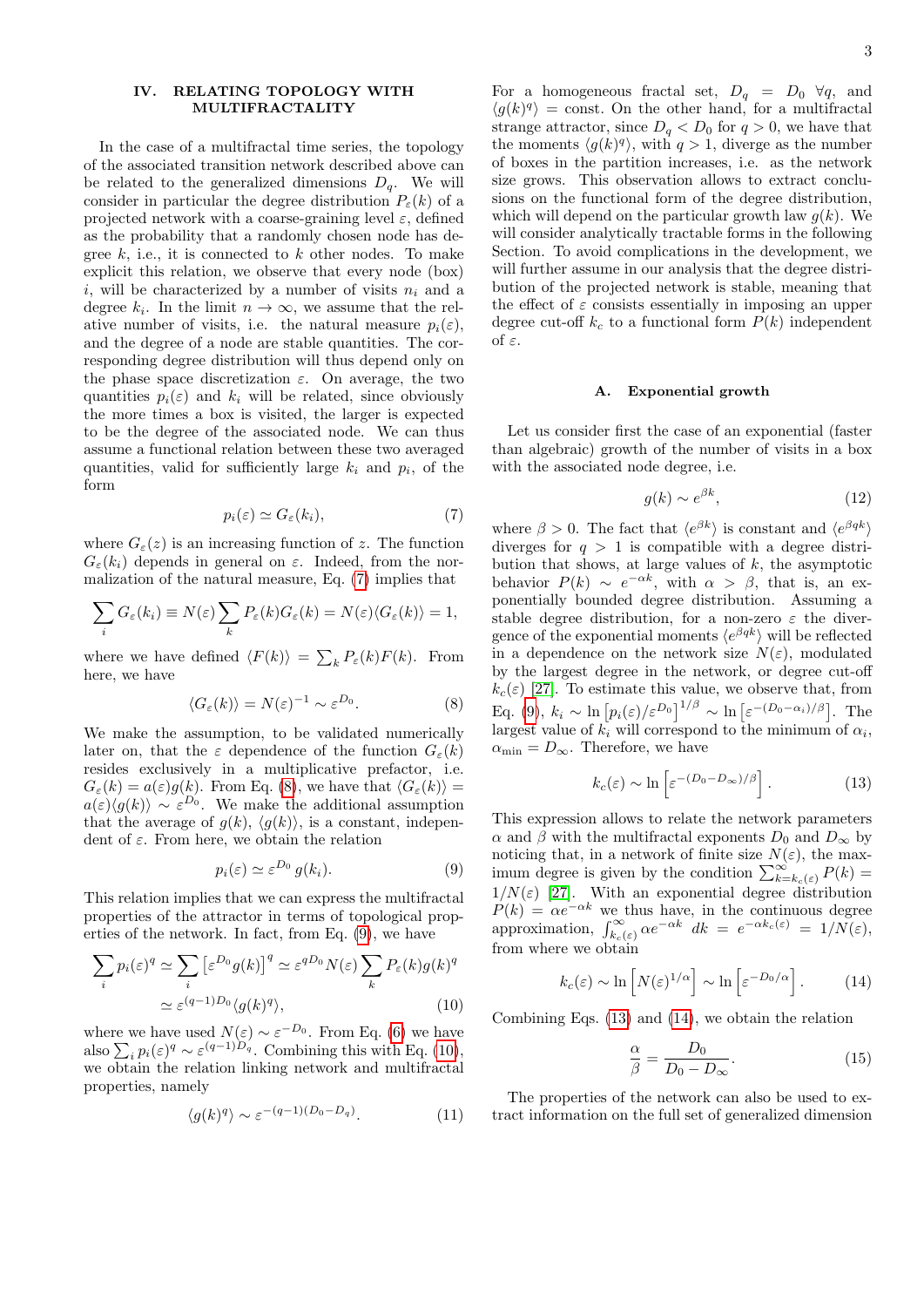by building on relation Eq. [\(11\)](#page-3-7). Indeed we can write the diverging moments in a finite network as

$$
\langle e^{\beta q k} \rangle \sim \int^{k_c(\varepsilon)} e^{(q\beta - \alpha)k} dk \sim \frac{e^{(q\beta - \alpha)k_c(\varepsilon)}}{q\beta - \alpha}
$$
\n(16)

which, taking into account Eq. [\(13\)](#page-3-5), yields

<span id="page-4-1"></span>
$$
\langle e^{\beta q k} \rangle \sim \varepsilon^{-(D_0 - D_{\infty})(q - \alpha/\beta)}.
$$
 (17)

Combining Eq. [\(17\)](#page-4-1) and Eq. [\(11\)](#page-3-7) leads to the asymptotic expression, valid for large  $q$ 

<span id="page-4-4"></span>
$$
D_q \sim D_\infty \frac{q}{q-1},\tag{18}
$$

that recovers the result known for deterministic multifractal measures [\[24\]](#page-8-2).

### B. Algebraic growth

In the case of an algebraic growth of the number of visits with the associated degree, we have

$$
g(k) \sim k^{\delta},\tag{19}
$$

with  $\delta > 0$ . From Eq. [\(11\)](#page-3-7), we have that  $\langle k^{\delta} \rangle$  is finite, and  $\langle k^{q\delta} \rangle$ , with  $q > 1$ , diverge in the limit of infinite network size. The fact that all higher degree moments diverge indicate that the degree distribution  $P(k)$  of the network has long tails, which in the simplest case are compatible with a power law distribution of the form  $P(k) \sim k^{-\gamma}$ , where we impose  $\gamma > \delta + 1$  to ensure a finite value of  $\langle k^{\delta} \rangle$ .

Performing again a finite-size analysis, from Eq. [\(9\)](#page-3-3) we obtain a maximum degree

<span id="page-4-2"></span>
$$
k_c(\varepsilon) \sim \varepsilon^{-(D_0 - D_{\infty})/\delta} \sim N(\varepsilon)^{(1 - D_{\infty}/D_0)/\delta}.
$$
 (20)

On the other hand, the network relation  $\sum_{k=k_c(\varepsilon)}^{\infty} P(k) =$  $1/N(\varepsilon)$  leads now, with a power-law degree distribution  $P(k) \sim k^{-\gamma}$  in the continuous degree approximation, to [\[27\]](#page-8-7)

<span id="page-4-3"></span>
$$
k_c(\varepsilon) \sim N(\varepsilon)^{1/(\gamma - 1)} \sim \varepsilon^{-D_0/(\gamma - 1)}.
$$
 (21)

Combining Eqs. [\(20\)](#page-4-2) and [\(21\)](#page-4-3), we obtain the relation between network properties and multifractal exponents

<span id="page-4-5"></span>
$$
\frac{\gamma - 1}{\delta} = \frac{D_0}{D_0 - D_\infty}.\tag{22}
$$

In the case of an algebraic  $g(k)$  function, Eqs. [\(20\)](#page-4-2) and [\(21\)](#page-4-3) can be used to directly estimate  $\delta$  and  $\gamma$ . This approach is more difficult in the case of an exponential  $q(k)$ , due to the much smaller range of variation of the logarithm of  $\varepsilon$ , see Eqs. [\(13\)](#page-3-5) and [\(14\)](#page-3-6).

Finally, writing

$$
\langle k^{\delta q} \rangle \sim \int_{\epsilon}^{k_c(\epsilon)} k^{\delta q - \gamma} dk \sim k_c(\epsilon)^{\delta q - \gamma + 1}
$$
  
 
$$
\sim \epsilon^{-D_0[\delta q/(\gamma - 1) - 1]}, \tag{23}
$$

and comparing with Eq.  $(11)$ , we obtain again the simple asymptotic expression for the generalized dimensions given by Eq.  $(18)$ .

### <span id="page-4-0"></span>V. NUMERICAL EXPERIMENTS

In order to check the validity of the predictions made in Section [IV,](#page-3-0) we have considered different multifractal time signals, generated by means of iterative maps. In particular we have studied three paradigmatic examples of 1- and 2-dimensional chaotic attractors, namely the logistic, the Duffing and the Henon map. The well-known logistic recurrence [\[6,](#page-7-4) [28\]](#page-8-8) in dimension  $d = 1$ ,

$$
x_{t+1} = \mu x_t (1 - x_t), \tag{24}
$$

maps the interval  $x \in [0, 1]$  into itself when the control parameter  $\mu$  ranges between 0 and 4. This systems undergoes a period-doubling bifurcation transition to chaos, which sets-in at  $\mu = 3.569456...$  . Multifractal chaotic regimes interspersed with periodic windows then occur in the parameter interval  $\mu \in [3.57, 4)$ . Here we fix  $\mu = 3.7$ . The two-dimensional Duffing map

$$
x_{t+1}^{(1)} = x_t^{(2)},\tag{25}
$$

$$
x_{t+1}^{(2)} = -bx_t^{(1)} + ax_t^{(2)} - \left[x_t^{(2)}\right]^3, \qquad (26)
$$

is a discrete representation of the Duffing oscillator, describing a forced oscillator coupled to a dissipative restoring force [\[6\]](#page-7-4). This map typically produces chaotic behaviours with the critical parameters  $a = 2.75$  and  $b = 0.2$ , and generates values of  $x^{(1)}$  and  $x^{(2)}$  in the range [−1.71, 1.71]. Following our network projection algorithm, each variable is thus shifted and normalized into the interval  $[0, 1]^2$ . Finally, the Henon map  $[6, 29]$  $[6, 29]$  in  $d = 2$  is defined by the recurrence

$$
x_{t+1}^{(1)} = 1 - a \left[ x_t^{(1)} \right]^2 + x_t^{(2)}, \tag{27}
$$

$$
x_{t+1}^{(2)} = b x_t^{(2)}, \t\t(28)
$$

with the parameters  $a$  and  $b$  fixed to 1.4 and 0.3, respectively. For these values, starting from an initial point  $(x_0^{(1)}, x_0^{(2)})$  the dynamics can either asymptotize to a fractal attractor relying on the subset  $x^{(1)} \in [-1.3, 1.3]$  and  $x^{(2)} \in [-0.4, 0.4]$  or diverge to infinity. For other values of a and b the map may be still chaotic, intermittent, or converge to a periodic orbit. Here we use the classical parameter setting and, again, we transform the values of each variable into the interval  $[0, 1]^2$ . A one-dimensional projection of the Henon map is also considered, obtained

x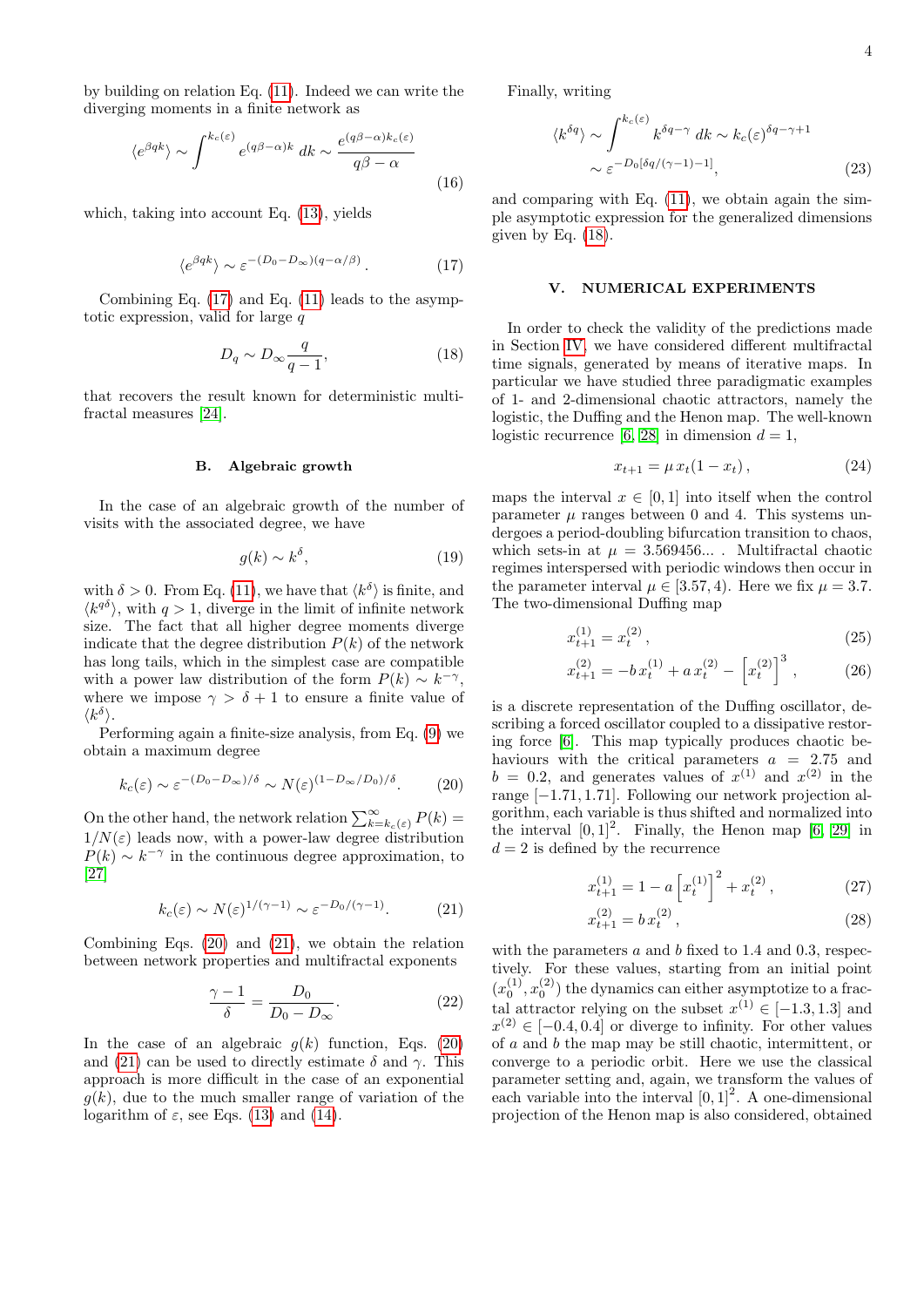

<span id="page-5-1"></span>FIG. 1. Generalized dimensions  $D_q$  as a function of  $q/(q-1)$ for the logistic map a), the Duffing map b), the  $d = 1$  Henon map c) and the  $d = 2$  Henon map c). The corresponding asymptotic values of  $D_{\infty}$  can be extrapolated by means of a linear regression of these plots following Eq. [\(18\)](#page-4-4). The results are listed in Table [I.](#page-5-0)

by taking into account only one normalized variable of the map (both  $x^{(1)}$  and  $x^{(2)}$  give analogous results).

In Table [I](#page-5-0) we present a summary of the multifractal properties of the chaotic time signals considered, computed by using the box counting formalism described in Sec. [II.](#page-2-0) In particular, from Eq. [\(6\)](#page-2-3), we compute the exponent  $D_q$  by performing a linear regression of log  $\sum_i p_i(\varepsilon)$ as a function of  $\log \varepsilon$ , for  $\varepsilon = M^{1/d}$ , in a range of values of M between  $10^3$  and  $4 \times 10^6$ , depending of the particular attractor. The slope of this regression yields the factor  $(q-1)D_q$ . According to Eq. [\(18\)](#page-4-4), the asymptotic value  $D_{\infty}$  is obtained by means of linear regressions of  $D_q$  as a function of  $q/(q-1)$ , performed over suitable intervals of the variable  $q/(q-1)$ , see Fig. [1.](#page-5-1)

In Fig. [2](#page-5-2) we plot the natural measure  $\bar{p}_{\varepsilon}(k)$ , averaged over all nodes of degree  $k$ , as a function of  $k$ , for different partitions of the multifractal attractors, i.e. different  $\varepsilon$ (or  $M$ ). In order to check the main assumption in Eq. [\(9\)](#page-3-3), we plot the rescaled function  $\varepsilon^{-D_0} \bar{p}_{\varepsilon}(k)$  as a function of the degree, using the fractal dimensions  $D_0$  quoted in Table [I.](#page-5-0) In this case, we expect all plots of each map for different  $\varepsilon$  to collapse onto the single universal function

| $ $ Attractor $ d$ |                | $D_0$                             | $D_{\infty}$                  |         | $\alpha$ |         |
|--------------------|----------------|-----------------------------------|-------------------------------|---------|----------|---------|
| Logistic           |                | 1   0.998(2) 0.49(1)              |                               | 1.04(2) |          | 3.14(1) |
| Duffing            |                | 2 1.306(2) 0.75(1) 0.28(8)        |                               |         | 0.42(6)  |         |
| Henon              |                | $1 \mid 1.000(1) \; 0.73(2) \mid$ |                               | 1.10(5) |          | 4.48(1) |
|                    | $\overline{2}$ |                                   | $1.24(1)$ $0.82(2)$ $0.15(2)$ |         | 0.57(5)  |         |

<span id="page-5-0"></span>TABLE I. Properties of the different multifractal time signals and associated projected networks.



<span id="page-5-2"></span>FIG. 2. Rescaled average natural measure  $\varepsilon^{-D_0} \bar{p}(k)$  as a function of the degree  $k$  for the logistic map a), the Duffing map b), the  $d = 1$  Henon map c) and the  $d = 2$  Henon map d). The function  $\bar{p}(k)$  is computed for different values of M, considering  $n = 1000 \times M$  iterations. Dashed lines represent the estimated values of  $\delta$  and  $\beta$  in each case, see Table [I.](#page-5-0)

 $q(k)$ . From Fig. [2](#page-5-2) we observe, for the logistic, Duffing and  $d = 2$  Henon maps, a perfect convergence of the rescaled average natural measure as a function of  $k$ , indicating the validity of the assumption in Eq. [\(9\)](#page-3-3). In the case of the  $d = 1$  projection of the Henon attractor, however, the collapse of  $\bar{p}_{\varepsilon}(k)$  is not fulfilled. In this particular case, therefore, the predictions made in Sec. [IV](#page-3-0) are not expected to hold.

From Fig. [2,](#page-5-2) we also observe that in the  $d = 1$  cases (Figs. [2a](#page-5-2) and [2c](#page-5-2)), both the attractor of the logistic map and that of the projected Henon map obey an algebraic behavior,  $g(k) \sim k^{\delta}$ , while in the  $d = 2$  cases (Figs. [2b](#page-5-2)) and [2d](#page-5-2)), both the Duffing and the Henon systems show an exponential growth,  $g(k) \sim e^{\beta k}$ . A linear regression performed on the data in Fig. [2](#page-5-2) provides an estimation of the exponents  $\delta$  and  $\beta$ . In general, it can be noticed how the linear profiles become more defined and stable while refining the statistics of  $q(k)$  by increasing M; we thus fit data obtained with  $M = 10^6$  in the algebraic case and  $M = 4 \times 10^6$  for an exponential  $g(k)$ . We thus find the exponents  $\delta = 1.04(2)$  for the logistic map,  $\beta = 0.28(8)$ for the Duffing map, while  $\delta = 1.10(5)$  and  $\beta = 0.15(2)$ are obtained for the  $d = 1$  and the  $d = 2$  Henon maps, respectively.

In Fig. [3](#page-6-1) we examine the topology of the projected networks by plotting the cumulative degree distributions,  $P_{\text{cum}}(k) = \sum_{q=k}^{\infty} P(q)$ , for different values of M. As predicted in Sec. [IV,](#page-3-0) the networks characterized by an algebraic growth  $q(k)$  (here  $d = 1$  cases) exhibit powerlaw degree distributions. Panels a) and c) show how for different network sizes (i.e. different values of  $M$ ) all trends converge to a common power-law distribution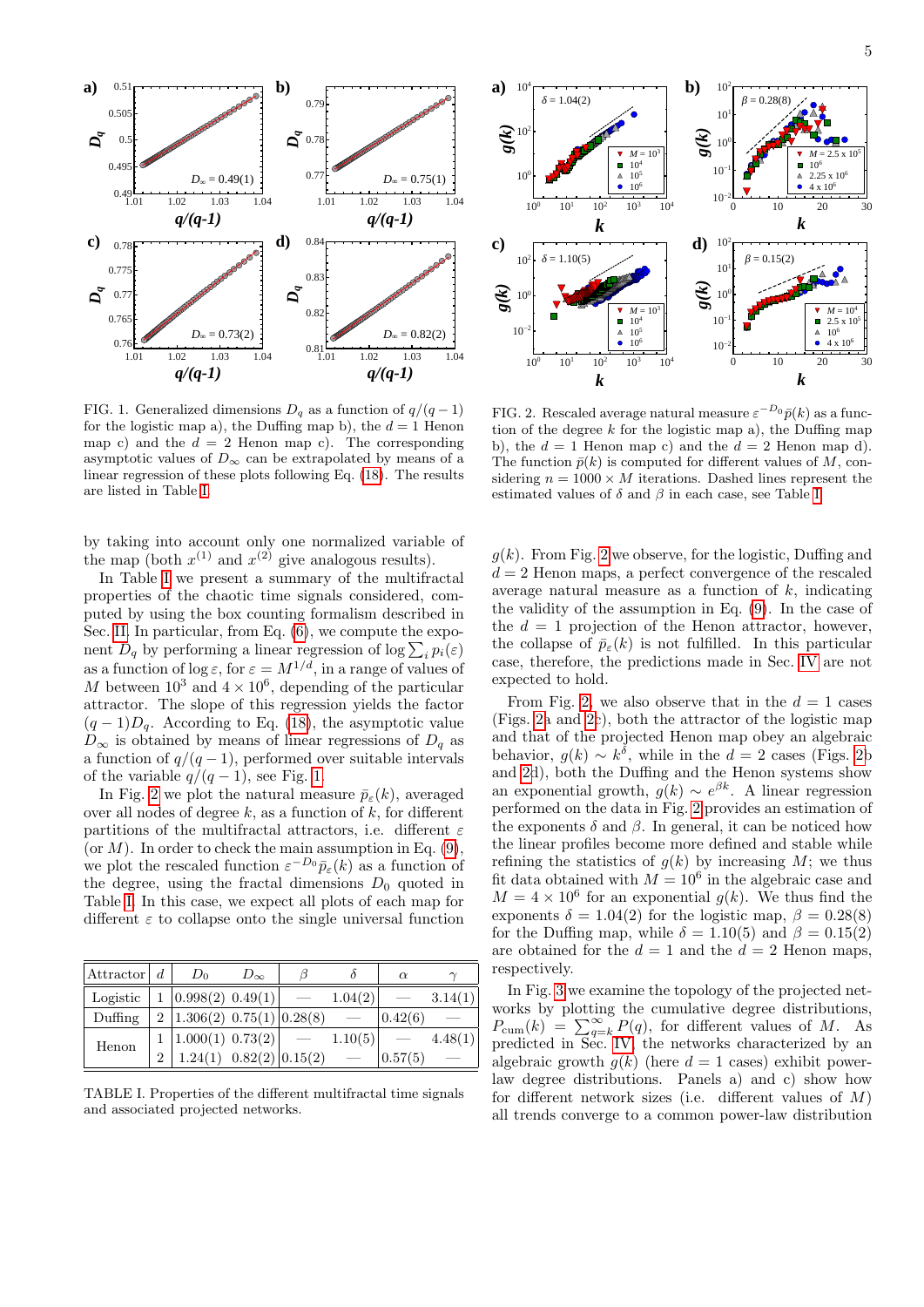

<span id="page-6-1"></span>FIG. 3. Cumulative degree distributions of the networks projected from the logistic map a), the Duffing map b), the  $d = 1$ Henon map c) and the  $d = 2$  Henon map d), computed for different values of M and with  $n = 1000 \times M$  iterations. Dashed lines represent the estimated values of  $\gamma$  and/or  $\alpha$  of the pertinent case, see Table [I.](#page-5-0)

characterized by  $\gamma = 3.14(1)$  in the logistic networks and  $\gamma = 4.48(1)$  for the  $d = 1$  Henon map. Interestingly, in this last case, the prediction of a scale-free degree distribution holds, despite the fact that Eq. [\(9\)](#page-3-3) is not fulfilled. This must attributed to the affect of an algebraic function  $q(k)$ , still present in the  $d = 1$  Henon map. By contrast, the networks resulting from the projection of the  $d = 2$  maps follow short-tailed degree distributions, compatible with an exponential behavior  $P(k) \sim e^{-\alpha k}$ . These plots present a poor statistics and we can only extrapolate rough values for  $\alpha$ , namely  $\alpha = 0.42(6)$  and  $\alpha = 0.57(5)$  for the Duffing and Henon maps, respectively.

With these values characterizing the multifractal properties of the maps and the topological properties obtained from the analysis of the projected transition networks, we can validate our theoretical framework. We first check the cross-relations given by Eqs. [\(15\)](#page-3-8) and [\(22\)](#page-4-5) for exponential and algebraic cases, respectively. Regarding the algebraic examples we obtain  $(\gamma - 1)/\delta = 2.06(7)$  and  $D_0/(D_0 - D_\infty) = 1.96(5)$  for the logistic map (see values from Table [I\)](#page-5-0). In this case, the identity Eq. [\(22\)](#page-4-5) is well fulfilled within error bars. For the Henon attractor in  $d = 1$ , we obtain instead  $(\gamma - 1)/\delta = 3.2(2)$  and  $D_0/(D_0 - D_{\infty}) = 3.7(3)$ , again coinciding within error bars. For exponential cases, the equality Eq. [\(15\)](#page-3-8) leads to the comparison  $\alpha/\beta = 1.5(6)$  and  $D_0/(D_0 - D_\infty)$ 2.34(5) for the Duffing map, and  $\alpha/\beta = 3.8(8)$  and  $D_0/(D_0 - D_{\infty}) = 2.9(2)$  for the  $d = 2$  Henon attractor. In this case, the exponent relations are affected by stronger errors, but the trend is clearly towards a positive comparison.

Finally, for an algebraic  $q(k)$ , as observed in the logis-



 b). size  $N(\epsilon)$  for the logistic map, a), and the  $d = 1$  Henon map, 2.5 x 10<sup>5</sup> | FIG. 4. Scaling of the degree cut-off,  $k_c(\epsilon)$ , estimated as the  $\frac{10^6}{4 \times 10^6}$  maximum degree in the network, as function of the network

**k** we can proceed to check the behavior of the maximum <sup>10</sup>  $^{20}$  <sup>30</sup> tic map and the  $d = 1$  projection of the Henon attractor, degree  $k_c(\varepsilon)$  as a function of the network size  $N(\varepsilon)$ . We do not consider the relation between degree cut-off and network size for maps with an exponential  $g(k)$ , since the very small span of network sizes obtained does not allow for a determination of the exponent in relation Eq. [\(13\)](#page-3-5). Indeed, for the algebraic case, following Eq. [\(20\)](#page-4-2), the behavior of the maximum degree is given by  $k_c(\varepsilon) \sim N(\varepsilon)^s$ , with an exponent  $s = (1 - D_{\infty}/D_0)/\delta$ . The numerical exponents obtained through a linear regression of  $\log k_c(\varepsilon)$ as a function of  $\log N(\varepsilon)$  are  $s = 0.48(1)$  and  $s = 0.54(1)$ for the logistic and the  $d = 1$  Henon map, respectively. From the values of  $\delta$ ,  $D_0$  and  $D_{\infty}$  in Table [I,](#page-5-0) our theoretical predictions are  $s = 0.48(3)$  and  $s = 0.25(3)$  for the logistic and the  $d = 1$  Henon map, respectively. The agreement between numerics and theory is very good for the logistic map, but completely off in the  $d = 1$  Henon case. The disagreement in this last case must be attributed to the failure of Eq. [\(9\)](#page-3-3). While the general trend towards a power-law degree distribution is ensured by the algebraic form of the function  $g(k)$ , the lack of the expected scaling with  $\varepsilon$  (i.e. the prefactor) affects the scaling relations deduced from Eq. [\(9\)](#page-3-3). In the  $d = 1$  Henon case yet another of the approximations made breaks down, namely the assumption of a stable degree distribution. This fact is checked in Fig. [5,](#page-7-15) which shows that the average degree  $\langle k \rangle$  of the projected networks is essentially independent of  $\varepsilon$  for all the multifractal time signals considered, except for the  $d = 1$  Henon attractor, which exhibits instead a power-law increasing behavior. This fact indicates that  $d = 1$  Henon networks belong to the class of accelerated networks [\[30\]](#page-8-10). This increasing average degree causes the degree distribution to be non stable, introducing an additional scale, beyond the degree cut-off  $k_c$ . Surprisingly, however, the exponent relation Eq. [\(22\)](#page-4-5) seems to still be fulfilled, at least within error bars.

### <span id="page-6-0"></span>VI. DISCUSSION

In this paper we have investigated the effect of the fractal and multifractal properties of a temporal signal on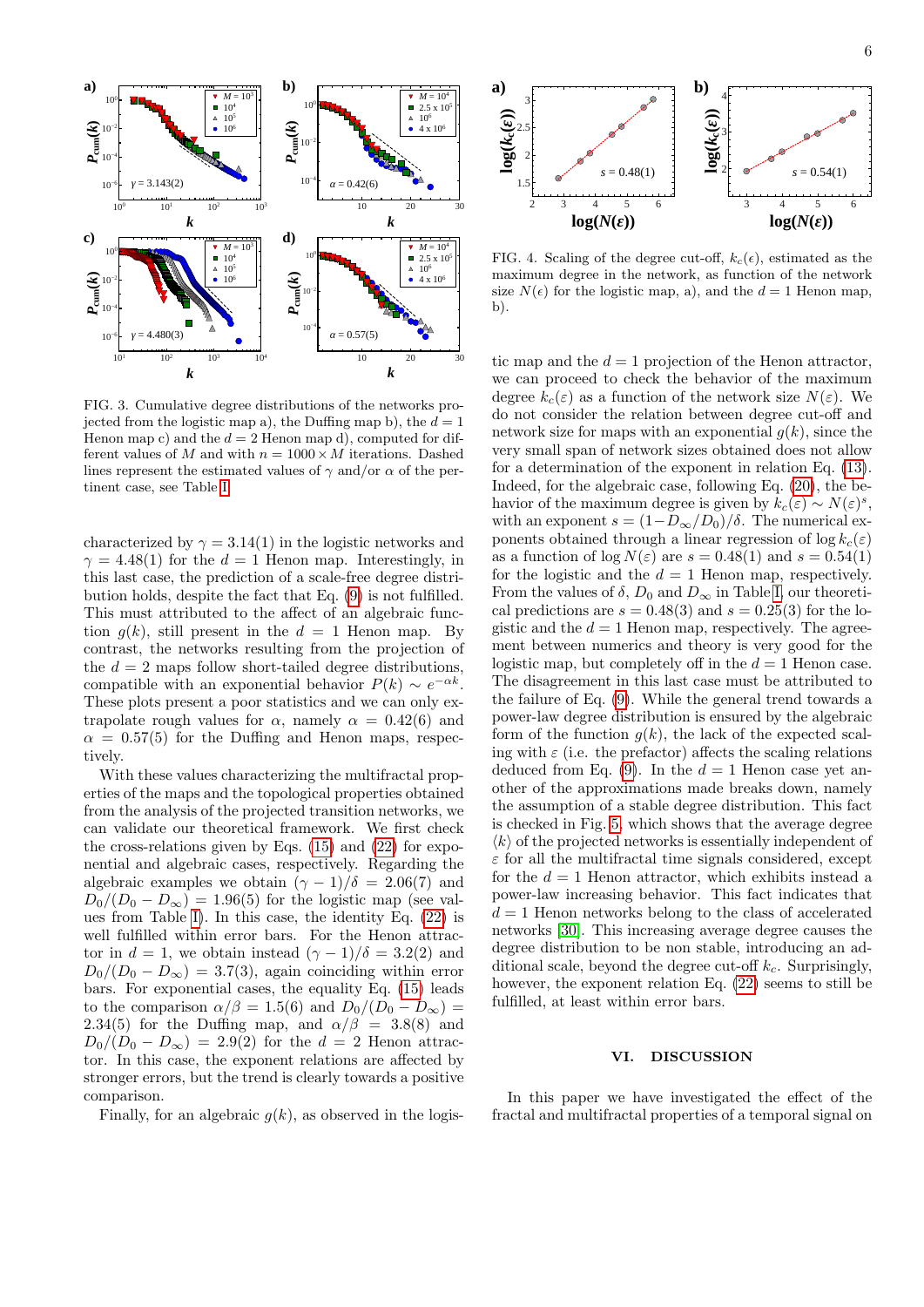

<span id="page-7-15"></span>FIG. 5. Average degree  $\langle k \rangle$  as a function of  $M$  for the different maps considered. All of them, except the  $d = 1$  projection of the Henon map are essentially independent of the network discretization.

the topology of the corresponding projected network. By combining a transition network representation with the box counting formalism, we have mapped temporal signals into networks whose nodes are the boxes partitioning the attractor of the temporal signal in the phase space, and links are established between successive pair of boxes between which the signal jumps. We have developed a mathematical framework connecting network topology to the multifractal properties of the generating signal. This formalism allows us to predict the functional form of the network degree distribution on the basis of the relation,  $g(k)$ , linking the natural measure of a box with the associated node degree. We have focused on the prototypical and general cases of an exponential and an algebraic growth  $g(k)$ , showing that the latter results in power law degree distributions whose exponent  $\gamma$  is controlled by

- <span id="page-7-0"></span>[1] M. E. J. Newman, Networks: An introduction (Oxford University Press, Oxford, 2010).
- <span id="page-7-1"></span>[2] A. Barrat, M. Barthélemy, and A. Vespignani,  $Dynamic_i$ cal Processes on Complex Networks (Cambridge University Press, Cambridge, 2008).
- [3] S. N. Dorogovtsev, A. V. Goltsev, and J. F. F. Mendes, Rev. Mod. Phys. 80, 1275 (2008).
- <span id="page-7-2"></span>[4] R. Pastor-Satorras, C. Castellano, P. Van Mieghem, and A. Vespignani, Rev. Mod. Phys. , 925 (2015).
- <span id="page-7-3"></span>[5] J. Guckenheimer and P. Holmes, [Nonlinear oscillations,](http://opac.inria.fr/record=b1133629) [dynamical systems, and bifurcations of vector fields](http://opac.inria.fr/record=b1133629), Applied mathematical sciences (Springer, New York, 2002).
- <span id="page-7-4"></span>[6] E. Ott, Chaos in dynamical systems (Cambridge University Press, Cambridge, U.K., 1993).
- <span id="page-7-5"></span>[7] R. V. Donner, M. Small, J. F. Donges, N. Marwan, Y. Zou, R. Xiang, and J. Kurths, [International Jour](http://dx.doi.org/10.1142/S0218127411029021)[nal of Bifurcation and Chaos](http://dx.doi.org/10.1142/S0218127411029021) 21, 1019 (2011).
- <span id="page-7-6"></span>[8] P. Li, J. Zhang, X.-K. Xu, and M. Small, [Chinese Physics](http://dx.doi.org/ 10.1088/0256-307X/29/4/048903)

the multifractal exponents of the generating signal. We have verified the validity of our approach through extensive numerical simulations, highlighting the excellent agreement observed in many cases, and discussing in detail the reasons why in some cases (e.g., the Henon map in  $d = 1$ ) the numerical experiments depart from theoretical predictions.

 $M$  scale-free networks can be observed in general multifrac- $\frac{6}{10^7}$  fulfilled in multifractal attractors in  $d = 1$  with fractal In particular, we could conclude that a sufficient condition to obtain a scale-free topology is that the natural measure of a box must increase with the degree of the associated node in a algebraic fashion. In our numerical experiments we have observed that this condition is dimension  $D_0 = 1$ . This fact leads us to conjecture that tal time series in which the fractal dimension is equal to the euclidean dimension of the embedding phase space.

> Our work extends existing approaches bridging time series analysis and network science by addressing the ubiquitous case of signals exhibiting multifractal properties. By doing this, it enriches the set of interpretative tools available for a better characterization of empirical time-series. For this reason, we can envisage that it will be of interest also to the growing community of interdisciplinary researchers studying natural time series through the lenses of network science.

### ACKNOWLEDGMENTS

M.A.B. acknowledges financial support from FRS-FNRS. R.P.-S. acknowledges financial support from the Spanish MINECO, under projects FIS2013-47282-C2- 2 and FIS2016-76830-C2-1-P, and EC FET-Proactive Project MULTIPLEX (Grant No. 317532). R.P.-S. acknowledges additional financial support from ICREA Academia, funded by the Generalitat de Catalunya.

Letters 29[, 048903 \(2012\).](http://dx.doi.org/ 10.1088/0256-307X/29/4/048903)

- <span id="page-7-7"></span>[9] L. Lacasa, B. Luque, F. Ballesteros, J. Luque, and J. C. Nuño, Proc. Natl. Acad. Sci. USA 105, 4972 (2008).
- <span id="page-7-8"></span>[10] L. Lacasa and R. Toral, Phys. Rev. E 82, 036120 (2010).
- <span id="page-7-9"></span>[11] J. Zhang and M. Small, [Phys. Rev. Lett.](http://dx.doi.org/10.1103/PhysRevLett.96.238701) 96, 238701 [\(2006\).](http://dx.doi.org/10.1103/PhysRevLett.96.238701)
- <span id="page-7-10"></span>[12] Y. Yang and H. Yang, [Physica A: Statistical Mechanics](http://dx.doi.org/http://dx.doi.org/10.1016/j.physa.2007.10.055) [and its Applications](http://dx.doi.org/http://dx.doi.org/10.1016/j.physa.2007.10.055) 387, 1381 (2008).
- <span id="page-7-11"></span>[13] Z. Gao and N. Jin, Phys. Rev. E 79[, 066303 \(2009\).](http://dx.doi.org/10.1103/PhysRevE.79.066303)
- <span id="page-7-12"></span>[14] N. Marwan, J. F. Donges, Y. Zou, R. V. Donner, and J. Kurths, [Physics Letters A](http://dx.doi.org/ http://dx.doi.org/10.1016/j.physleta.2009.09.042) 373, 4246 (2009).
- [15] Z. Gao and N. Jin, Chaos **19**, 033137 (2009).
- [16] R. V. Donner, Y. Zou, J. F. Donges, N. Marwan, and J. Kurths, New Journal of Physics 12, 033025 (2010).
- <span id="page-7-13"></span>[17] R. Xiang, J. Zhang, X.-K. Xu, and M. Small, [Chaos](http://dx.doi.org/ http://dx.doi.org/10.1063/1.3673789) 22, [013107 \(2012\).](http://dx.doi.org/ http://dx.doi.org/10.1063/1.3673789)
- <span id="page-7-14"></span>[18] G. Nicolis, A. Garcia Cantu, and C. Nicolis, [Interna](http://dx.doi.org/10.1142/S0218127405014167)[tional Journal of Bifurcation and Chaos](http://dx.doi.org/10.1142/S0218127405014167) 15, 3467 (2005).